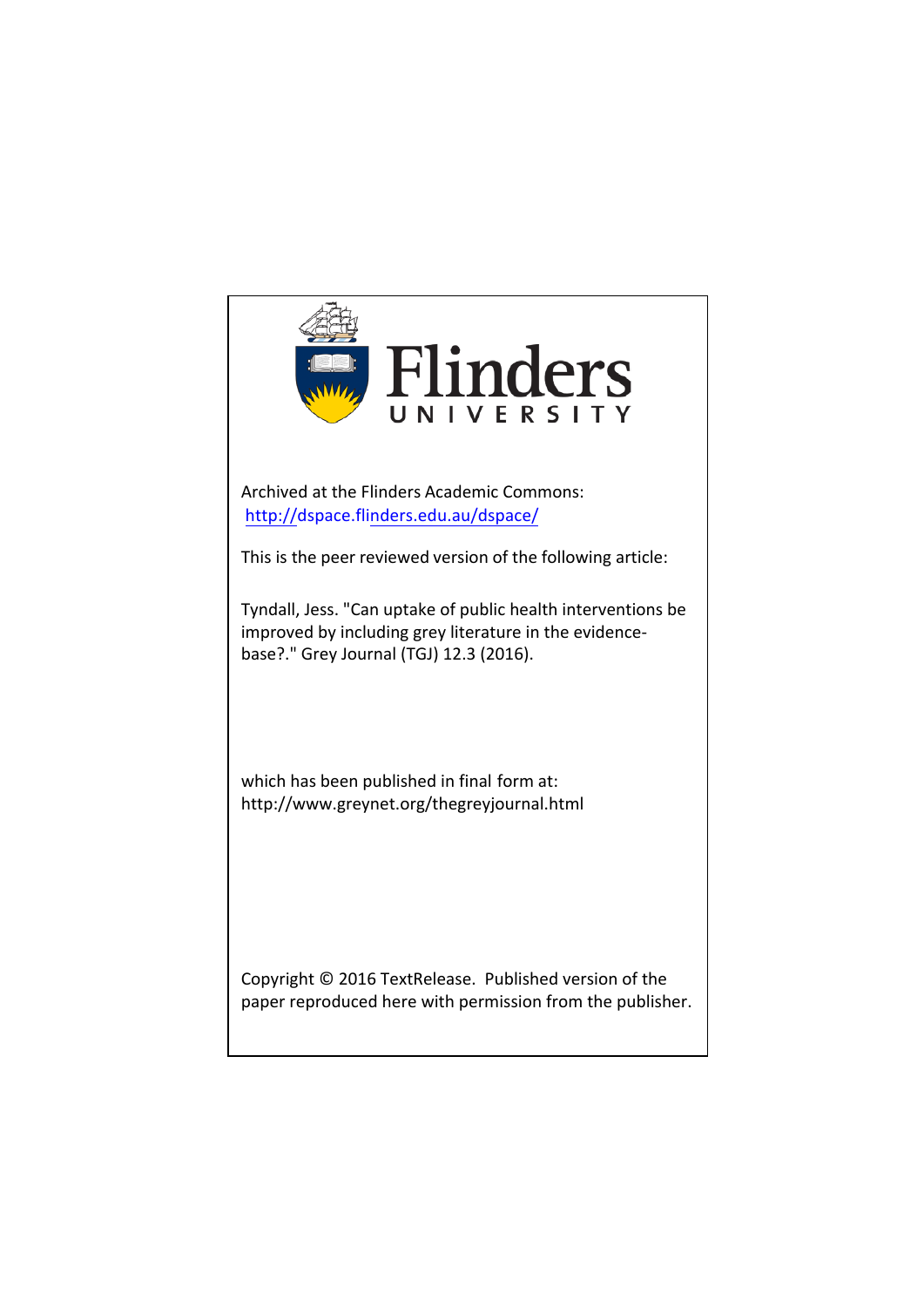# **Can uptake of public health interventions be improved by including grey literature in the evidence-base?**

*Jess Tyndall (Australia)*

# *Abstract*

*Interventions to prevent obesity are not working. Despite the substantial efforts of a multiplicity of interventions and strategies from the public health sector, by 2025 Australian adult obesity rates are predicted to rise by 65%. There is little doubt that increased physical activity/decreased sedentary behaviour combined with dietary intervention produces an outcome of reduced BMI: this is the science of weight loss and not in dispute, though a profusion of RCTs continue to be conducted along similar lines and academic journals continue to publish them. Policy in this area abounds but practical long-term successes remain elusive.*

*What is often missing from the debate is acknowledgement and understanding of the public's resistance to uptake of obesity prevention interventions. This crucial information can be gleaned from the grey literature. To be genuinely evidence-informed, policy needs to access the broadest literature base and include both published and unpublished sources. Grey literature includes surveys, public opinion, crowdsourcing, social media, theses and conference papers, issues and working papers, technical reports, unpublished studies and projects, newspapers and blogs. It is vital to consider these sources in the evidence-base to balance the science of obesity.*

*Grey literature is where societal attitudes, beliefs, values and opinions might be reasonably expected to be found, and also where pilot programs and case studies assessing the feasibility of public health interventions will have been reported. The degree to which this literature has been accessed and incorporated into the evidence that informs policy arguably has an impact on the ultimate success or sustained "take-up" of an intervention.*

## **Introduction**

The Australian Institute of Health and Welfare (2010) defines public health interventions as those which "focus on maintaining the wellbeing of populations … and are aimed at protecting or promoting health or preventing illness" and to be successful, these interventions need to impact people's behaviour.

Changing people's health behaviour is notoriously difficult because human beings are complex and unique. Theories which explain behaviour and predict probability can be useful, but are too often derived from optimum research environments which do not translate successfully into the uncertainty and variability of real life. And there is a need for people to 'buy in' to change. "People change if they believe there is both value in change and that it is achievable" (Kok, 1997).

One public health intervention which has achieved a clear measure of success is tobacco control. In 1971 39% of adult Australians smoked and in 2015 that number was reduced to 14.5% with a government aim of a new low of 10% by 2018. Forty five years of continuing policy implementation and legislation has succeeded in significantly changing specific health behaviour with a large degree of 'buy in' which has been sustained. While the example of tobacco control shows what can be achieved, 45 years is too long to wait for the successful uptake of obesity prevention interventions.

# **Background**

There is an urgency accompanying the public health crisis of obesity which has been called a pandemic and a 'time bomb'. No country has yet succeeded in reversing obesity trends: in fact by 2025 obesity rates are predicted to rise in Australia by 65% (Walls, 2012). This is despite a great diversity of interventions and strategies from the public health sector, supported by legislation targeting advertising and labelling of food, national consumer education programs, limiting availability of unhealthy foods sold in schools and hospitals and much, much more. As a public health challenge obesity is proving frustratingly difficult to tackle and there is a pressing need for solutions. For those in the developed world, eating is a pleasurable everyday activity and immediate gratification often wins out over long term, delayed, negative health outcomes. Obesity is a very complex issue with causes and contributors ranging between "personal choices" and "external forces" (Kibbe, 2011) and influenced by biological, behavioural, social, psychological, emotional, environmental and economic factors. There is a plethora of strong published evidence in the form of studies, trials and systematic reviews which stress the dangers of obesity and the success of higher energy output over intake. There is little doubt that increased physical activity/decreased sedentary behaviour combined with dietary intervention produces an outcome of reduced BMI if behavioural change is maintained over the long term. This weight loss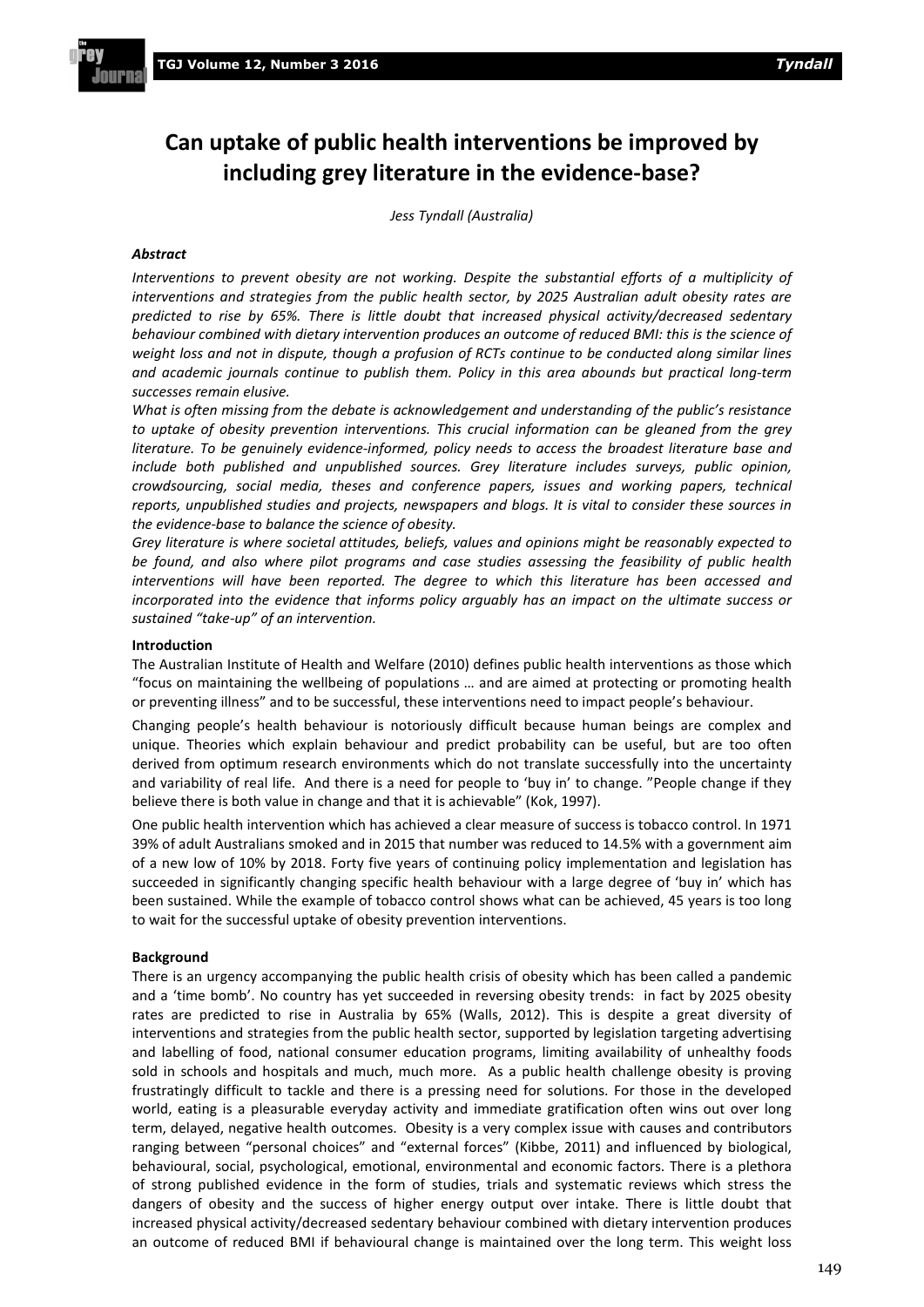science is not in dispute, but by any measure the published research detailing outcomes of interventions and programs is clear: these interventions are largely unsuccessful and rarely sustained over time. People are not consistently compliant.

Clearly 'knowledge transfer', defined by the Canadian Social Sciences and Humanities Research Council (2006) as "Moving research knowledge actively into the realms of policy, practice, products, and public understanding", is still a significant challenge. Somehow there has been a disconnect in the general population between this knowledge and the necessary behavioural change for obesity prevention. With a lack of consensus and a need to gain greater understanding of where the community stands on this issue it is suggested that increased engagement with the grey literature may provide some answers. Access to this information which is largely missing from the current evidence-base may lead the way to improved uptake.

#### **Unpublished studies and trials**

Grey literature in the form of unpublished trials must be retrieved and considered as part of the research literature, to avoid publication bias. This approach is mandated by both the Cochrane Collaboration and the Campbell Collaboration. It is known that larger studies with positive results are more likely to be published than smaller studies or those with negative results (Hopewell, 2007) and in the obesity prevention literature the ensuing imbalance has been less than helpful. It has placed undue emphasis on intervention studies which continue to expound the scientific and biomedical aspects of weight loss and prioritised quantitative research (Perez, 2015). This "science to service" model often sees a simplification or generalisation of outcome interpretation for groups or populations which were not indicated in the research and, for example, reports on how many participants achieved a decrease in BMI but not why those who dropped out of the programs did so. Unpublished studies with negative outcomes need to be accessible as do unpublished smaller studies which provide a close look at a very specific population. Close examination of both the published and the unpublished research may provide greater insight into the difference between success and failure of interventions. After all, to a large extent the participants themselves hold the key.

### **Traditional grey literature sources**

Grey literature from the obesity prevention community of practice is also crucial to understanding the challenges to successful uptake of interventions. It was pleasing to note that the most recent "Australian Dietary Guidelines: providing the scientific evidence for healthier Australian diets" (NHMRC, 2013) consulted over 200 references from the grey literature, making up 20% of their evidence base. Included were multiple reports, evidence reviews, guidelines, working and background papers, conference papers, standards, opinion papers and policy briefs. Moreover their Terms of Reference stipulated they actively seek "comments provided by the broader community through public consultation".

This consultation process for a national government publication endorses at high-level, the view that societal attitudes, beliefs, values and opinions are expected to be found in the grey literature, along with practice-based evidence reports assessing the feasibility of public health interventions. The degree to which this literature has been accessed and incorporated into the evidence that informs policy may have an impact on the ultimate success or sustained "take-up" of an intervention.

Recognition that the strength and value of grey literature lays in the way it can reflect the lay voice: what people actually think, is vital. How can policy succeed when individuals' beliefs and behaviours are at odds with the underlying principles and truths of achieving healthy weight? Grey literature is where we find this voice: in public opinion polls and surveys, in focus groups and in policy reports and working papers. Listening to people is part of the community engagement so vital to any public health change: it is a challenging but well-supported aspect of behavioural change in public health.

## **New types of grey literature**

Innovative grey literature sources like blogs and social media, talkback radio, crowdsourcing, online competitions and interactive websites can breathe fresh life into public issues, broadening and enlivening the debate and further informing the evidence base. In 2012 the Childhood Obesity Challenge was launched. It was an online competition open to everyone and designed to solicit ideas and proposals on how to address the childhood obesity epidemic. This crowdsourcing platform was designed to have wide appeal and was open to the use of anything that could relay a possible solution, including the latest technologies and use of social media. Organisers said popularity voting was to encourage participants to create solutions for childhood obesity that would "rank well with the general public" and expected them to come from "outside the standard scientific framework".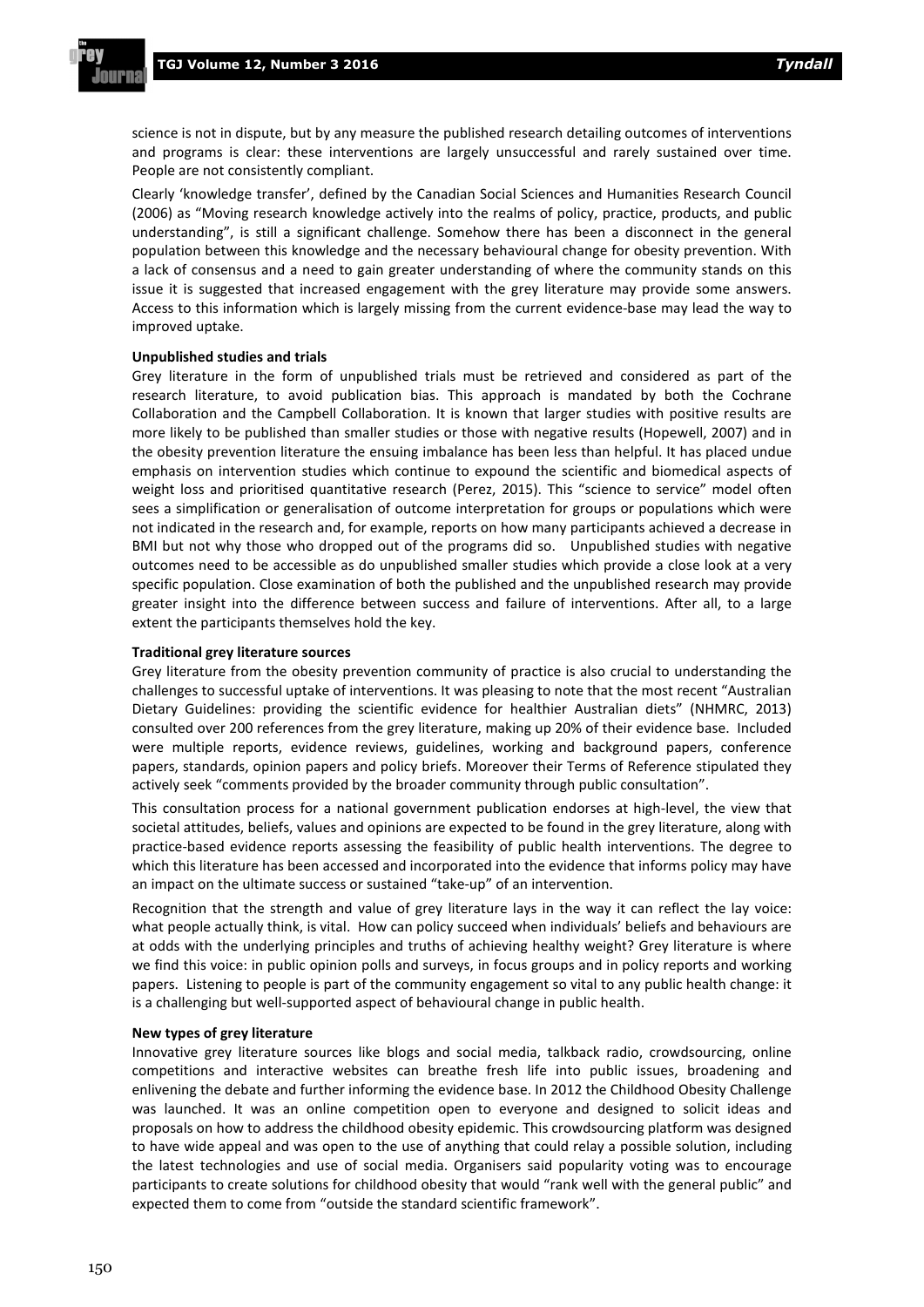In 2013 the University of Vermont also used crowdsourcing and set up an interactive website to gather information about childhood predictors of adult BMI from the general public. People discussing the issues with each other zeroed-in on predictors of obesity, some which were previously undocumented. Researchers were surprised that "the website visitors discovered some intriguing connections that experts hadn't considered".

As Australian obesity prevalence continues to rise it is reasonable to suggest that we must accept that traditional approaches to obesity prevention have been largely unsuccessful and that the evidence supporting them are at best under-informed. Looking further afield opens up exciting possibilities. Innovative examples from the grey literature illustrate how looking outside academia and the published research provides additional rich information content drawn directly from the people whose behaviour we seek to change. Tapping into the widest variety of sources allows us to reflect the complexities of the issue and the perceptions of those we target (Thomas, 2010).

#### **A key to uptake: Community receptiveness**

All the additional grey evidence gathered from this multiplicity of sources provide a much broader understanding of the way the public and the practice community think about obesity prevention. One way to achieve increased uptake of prevention interventions and bring about a change in health-related behaviour is to tie into community receptiveness.

With a community, a traditional needs analysis approach can be creatively substantiated with events like town hall meetings and crowdsourcing, which involve the general public contributing to the debate in innovative ways. Simkhada's view (2004) is that grey literature is needed to fill the information gap as "an essential part of the evidence base for practice in complex interventions, which may have multistakeholders, have multi-variables, have a lack of predictability and robust data and require a broad literature approach". .Armed with a far richer knowledge of public views, and actively involving stakeholders in programme design, implementation and evaluation, it is possible to ensure that the community's needs are met, and that the public is supportive and invested. There is a demonstrable need to clearly identify the issues, values, beliefs and attitudes of those the intervention aims to engage when designing and planning a public health intervention which aims at changing their behaviour. There are numerous tools for assessing community readiness for change, and many involve the identification of 'change champions'. These are usually respected and integral members of the community who can assist the change process. Tsui (2006) suggests the message must be "one that is valuable to an audience based on their needs, delivered by a messenger they can trust, in language they are comfortable with" and Flynn (2006), discussing the community prevention of obesity, includes a "Sensitivity check". Essentially this sensitivity check can usefully be applied to all ideas, strategies and interventions to assess if "they empower … [people] to take positive action, are culturally aligned, as well as validate community/population readiness".

The innovative nature of such approaches, often developed in partnership with communities, reflect and incorporate local need and can inform the evidence on supporting people and communities to make positive behavioural changes.

#### **Conclusion**

Grey literature provides the voice of the public and the practice community and brings a bottom-up perspective to the obesity prevention debate, to temper the top-down approach. This additional evidence may help address the question: why is obesity prevention not working? With greater understanding of public values, beliefs and attitudes there is every possibility of achieving increased engagement and uptake in the middle ground of community consensus.

#### **References**

Australian Institute of Health & Welfare. Australia's Health 2010.

http://www.aihw.gov.au/WorkArea/DownloadAsset.aspx?id=6442452957

- Flynn MAT, McNeil DA, Maloff B, Mutasingwa D, Wu M, Ford C, et al. Reducing obesity and related chronic disease risk in children and youth: a synthesis of evidence with 'best practice' recommendations. Obesity Reviews. 2006; 7 (Suppl. 1): 7-66.
- Hopewell S, McDonald S, Clarke M, Egger M. Grey literature in meta-analyses of randomized trials of health care interventions. Cochrane Database of Systematic Reviews, 2007. http://onlinelibrary.wiley.com/doi/10.1002/14651858.MR000010.pub3/pdf
- Kibbe D. (Andrew Young School of Policy Studies, Georgia State University, GA). Health by stealth, finding balance between policy and individual responsibility: experiences from the United States. Paper presented at: 2nd ILSI Southeast Asia-Center for Health Innovation and Partnership Conference; 2011 Dec. 8; Sydney.
- Kok G, Van der Borne B, Mullen, PD. Effectiveness of health education and health promotion: meta-analyses of effect sizes and determinants of effectiveness. Patient Education and Counseling. 1997; 30:19–27.